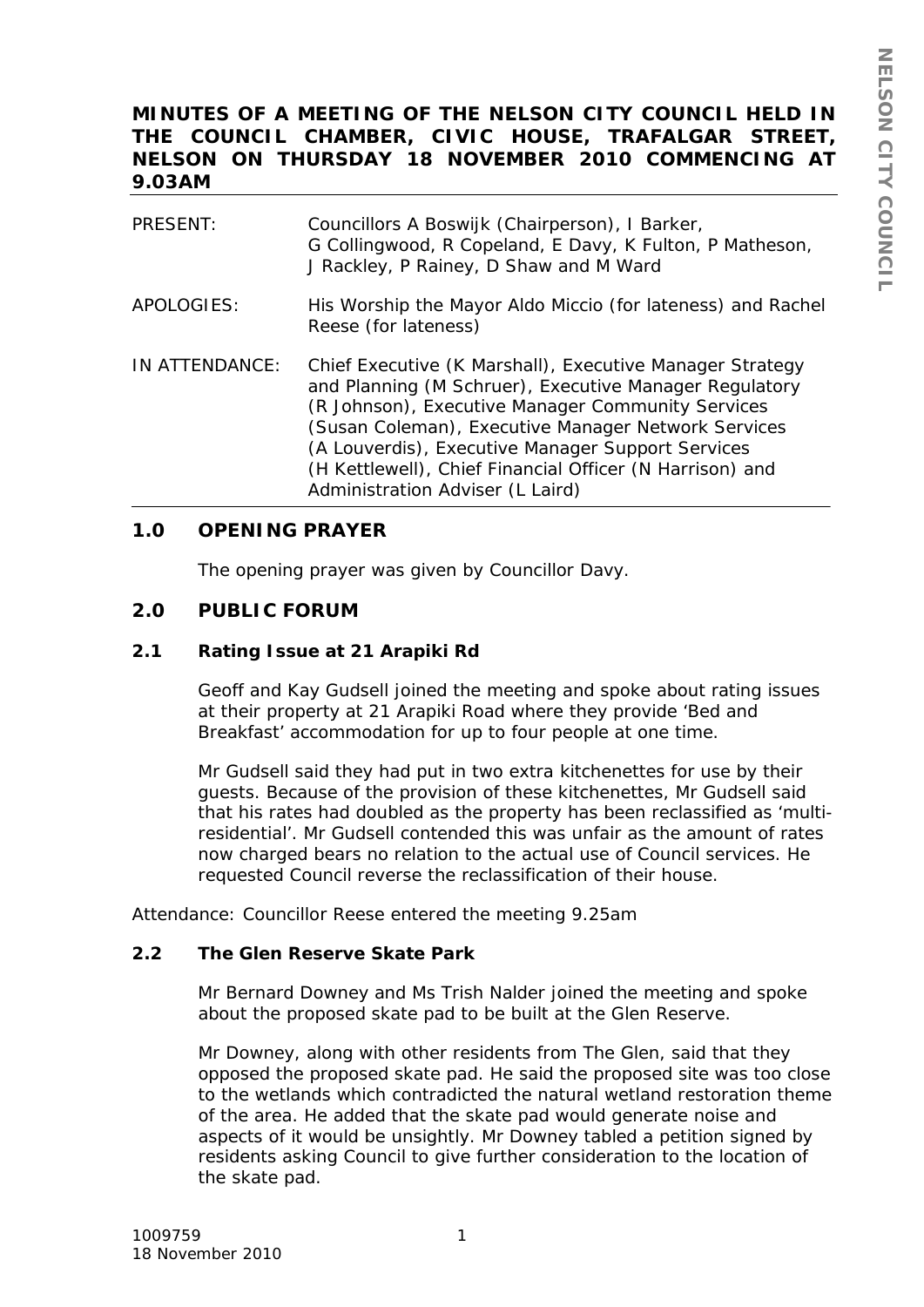Ms Nalder, a resident of Seafield Terrace, said the consultation process had not been 'heart-felt' or genuine and that there were better suited places for a skate pad than the one proposed.

The Chair thanked Mr Downey and Ms Nalder and said Council would discuss this later in the meeting.

# **3.0 CONFIRMATION OF MINUTES**

Resolved

*THAT the minutes of a meeting of the Nelson City Council, held on Thursday 28 October and Thursday 4 November 2010, be confirmed as a true and correct record.*

Davy/Barker

Carried

# **4.0 REPORTS POLICY**

## **4.1 Credits for Excess Water Arising from Leaks**

Document number 993846, agenda pages 18-37 refer.

The Principal Adviser Utilities, Phil Ruffell joined the meeting and presented the report. He said the criteria for awarding water credits were outdated and vague. He added that the Water Supply Bylaw and the Long Term Council Community Plan (the LTCCP) both provide charging regimes, adding to the confusion. Because the Bylaw is three years away from a significant review, the recommended solution is to align the Bylaw charging regime by referencing what is in the LTCCP, he said.

The Council discussed what should be taken into account whilst determining a fair credit including timing and other issues relating to the nature of the leak.

It was agreed that the term 'farms' in the first clause of the recommendation was ambiguous and should be further defined. It was decided that a definition was needed before the Special Consultative Procedure was undertaken and that staff would be best to define this term based on the Council's discussion.

It was also noted that the phrase 'extraordinary circumstances' in the fourth clause needed further clarification as a leak occurring whilst the occupants were away, which the Council deemed a valid circumstance for a credit, would be excluded. It was agreed that the phrase 'outside of the above' should be removed from the fourth clause.

#### Resolved

## *THAT following further definition of the term 'farms', Council grant requests for water credits based on the following criteria:*

• *Leaks from pipes or fittings on farms, commercial, industrial properties and un-occupied properties (regardless of temporary or long term) or reserves*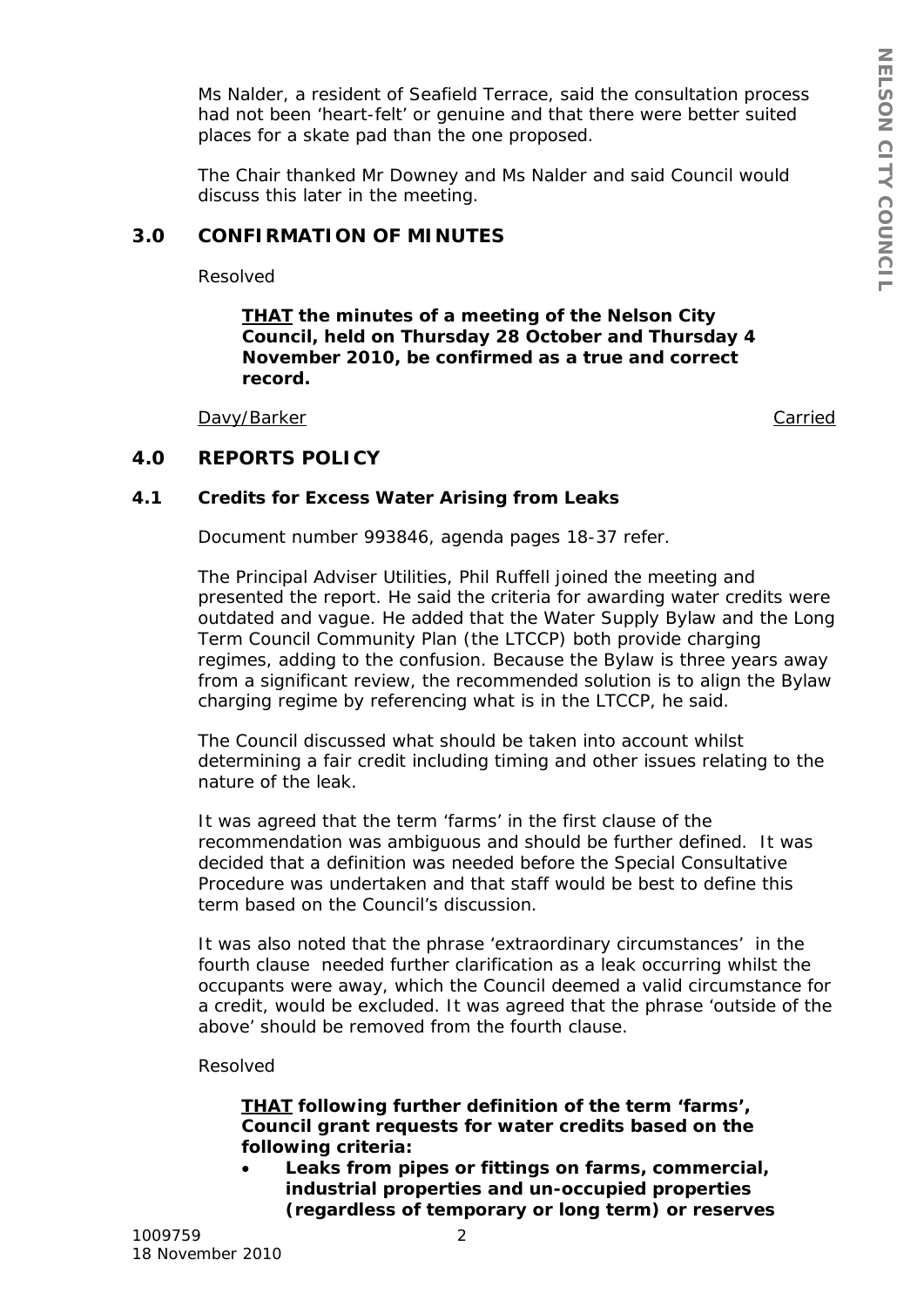*or from irrigation, stock water, swimming pools, ponds, landscaping, or similar systems on occupied properties. No credit;*

- *Leaks from pipes that are, or should be visible, such as header tanks, overflows from WC's, above ground pipes or fittings and attached to raised flooring or in walls or ceilings. No credit;*
- *Where the leak is a previously unknown underground leak on the main lateral between the water meter and a residential dwelling or under the concrete floor of a residential dwelling. Credit the lost water where the leak has been repaired with due diligence. Only one leak per property, and maximum two consecutive water supply invoices covering the leak, per five year rolling timeframe will be credited. Credit will be based on Council's assessment of the property owner's usual usage for the period;*

*AND THAT define due diligence as within two weeks of the earliest of the following:*

• *The date of the first invoice to identify a higher than usual usage or the date of discovery or when it could have reasonably been discovered. Usual being the amount used in the same period as last year, these amounts are shown on every water account;*

*AND THAT the leak must be repaired by a Licensed or Certifying plumber with a brief report on the leak by that person to establish where on the line the leak was found, dates and an opinion, if possible, as to how long the leak had been occurring;*

*AND THAT extraordinary circumstances, which could lead to cases of genuine financial hardship for owner/ occupier, could be granted at the discretion of the Council's Chief Financial Officer;*

*AND THAT the Statement of Proposal in document 1001578 be approved and advertised using the Special Consultative Procedure (section 83 of the Local Government Act 2002).*

Collingwood/Shaw

**Carried** 

#### **4.2 Dog Control Activity Report 2009-2010**

Document number 984850, agenda pages 38-40 refer.

The Executive Manager Regulatory, Richard Johnson presented the report. A copy of the Dog Control Activity Report was tabled at the meeting.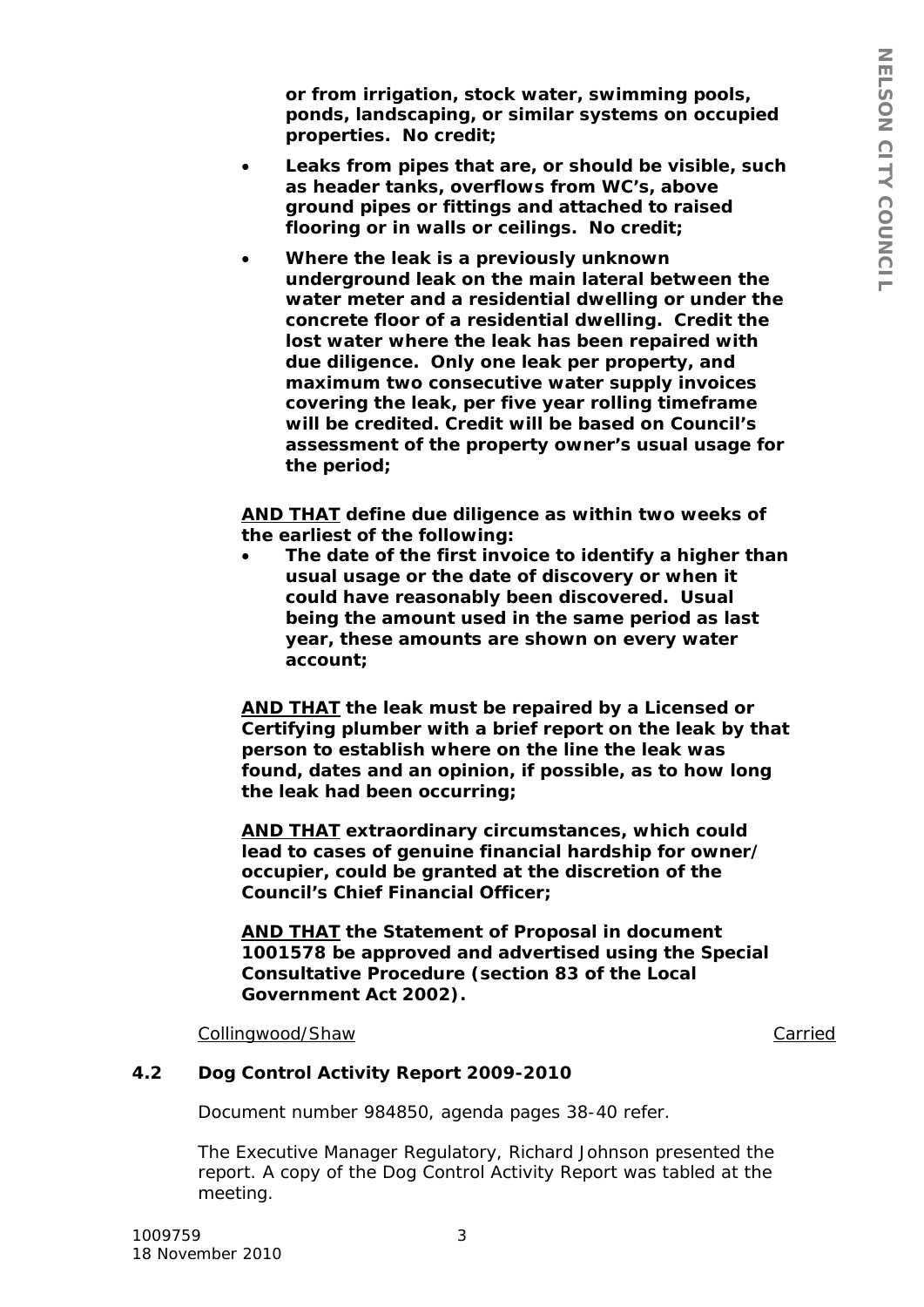Resolved

*THAT the Council adopt Appendix 1 (984870) to Report No. 984850 as the Nelson City Council Dog Control Activity Report for the year 2009-2010;*

*AND THAT the Council publicly notify the Report by way of newspaper notices, and send the Report to the Secretary for Local Government, as required under the Dog Control Act 1996, s.10A(3) and (4).*

Reese/Davy **Carried** 

## **4.3 Public Forum Discussion**

## **4.3.1. Rating Issue at 21 Arapiki Rd**

The Executive Manager Regulatory, Richard Johnson confirmed there had been no change to the definition of 'kitchens' in the Nelson Resource Management Plan (NRMP). Rates Officer, Theo Aitken joined the meeting and confirmed that self-contained units with a kitchen are charged separately and in this case the two additional kitchens had implications on the rates charge of this property.

In response to a question, Mr Aitken read out the definition of 'kitchen' and said to change this definition would require a change to the Rating Policy.

The Council discussed general rating review issues and agreed that there was a need to do some work in this area. The Council asked staff to report back with a solution to such classification problems. In the meantime, the Council asked staff to inform the Gudsells that they would need to remove their additional kitchens to reduce their rates charge as a change to the NRMP, if it occurs, is a lengthy process.

Attendance: the meeting adjourned for morning tea at 10.45 – 11.00am

Attendance: His Worship the Mayor entered the meeting and took over the Chair at 11.00am

#### **4.3.2. The Glen Reserve Skate Park**

Principal Adviser Reserves and Community Facilities, Andrew Petheram joined the meeting and updated the Council on the details of the proposed skate pad. He said the skate pad was budgeted at \$14,000 and was a simple design.

Mr Petheram added that the Council had responded to a submission to the Annual Plan in deciding to build the skate pad. He then tabled a plan of the area that was sent to residents that highlighted the options available for the location of the skate pad. He said a letter was sent to residents to find out which of the locations was most desired, 56% were in favour of option C.

Mr Petheram added that the children do not want to skate at Wakapuaka but closer to home. Fitting in with the natural habitat was a priority for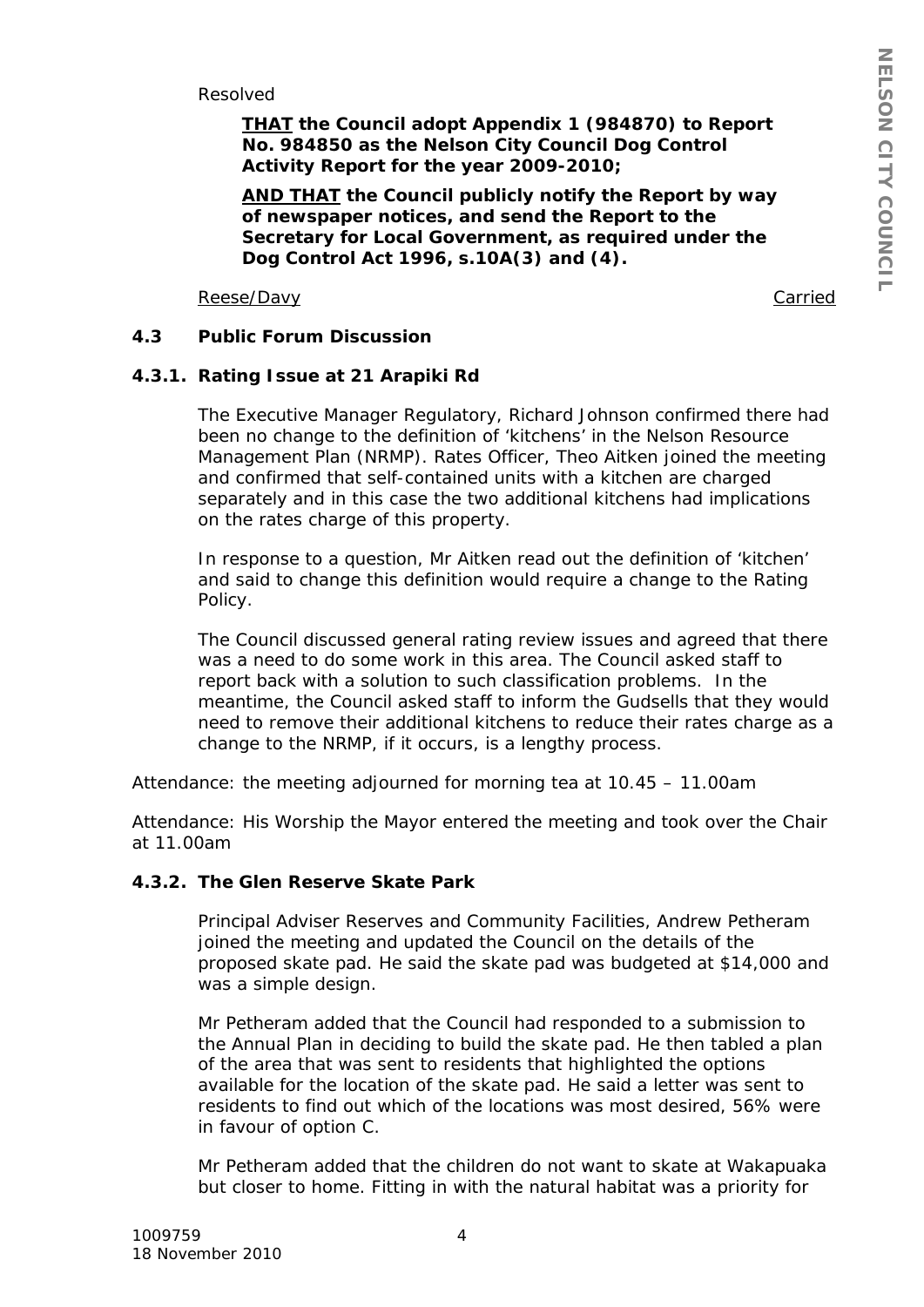the Council but the area was large enough to cater for many purposes including those of families with young children, Mr Petheram said.

Council talked about options to move the proposed site to better accommodate the concerns of Mr Downey and other Seafield Terrace residences. It was agreed that the Community Services Portfolio Holders, along with Mr Petheram, would talk with stakeholders to progress this project.

# **5.0 REPORTS POLICY (CONTINUED)**

## **5.1 Funding Options for Saxton Cricket/Athletics/Football Pavilion**

Document number 1000857, agenda pages 91-100 refer.

The Manager Policy and Planning, Nicky McDonald joined the meeting and presented the report. She highlighted that it was likely that the sports codes would not come through with enough funding and, if the Pavilion went ahead, this cost may fall on ratepayers. She said the sports codes were optimistic about finding more funding as they were waiting on two grant applications. Ms McDonald also advised that there was still the possibility of naming rights sponsorship, especially with the assistance of the Council's Fundraising Adviser.

Despite the recommendation in the report, the Council were keen to find a way to progress the construction of the Pavilion. Ms McDonald further advised that if the Council wanted the facility ready for the Rugby World Cup 2011 a decision to go ahead was needed at this meeting.

Councillor Matheson, seconded by Councillor Davy moved the following motion:

*THAT Council proceed immediately with the construction of the Pavilion and the Saxton Field Pavilion Charitable Trust be responsible to contribute all funds available now with an obligation to secure the balance within a programme to be negotiated and confirmed as an obligation by the Trust.*

It was suggested that the Pavilion would ultimately become a facility for use by all residents as a part of the City's entire event infrastructure. Councillor Shaw, seconded by Councillor Matheson, moved an amendment to the above motion, which added the following clause:

*AND THAT there be a review of the Regional funding split between the Councils and the contributing sports codes.* 

During discussions, another amendment was foreshadowed to add to the motion:

*AND THAT the Trust pursue naming rights for the Pavilion but if less than \$125,000 the matter come back to Council before it is signed off.*

Ms McDonald said that the Council employed an experienced Fundraising Adviser who could pursue naming rights sponsorship rather than the Trust. It was decided to not progress this matter.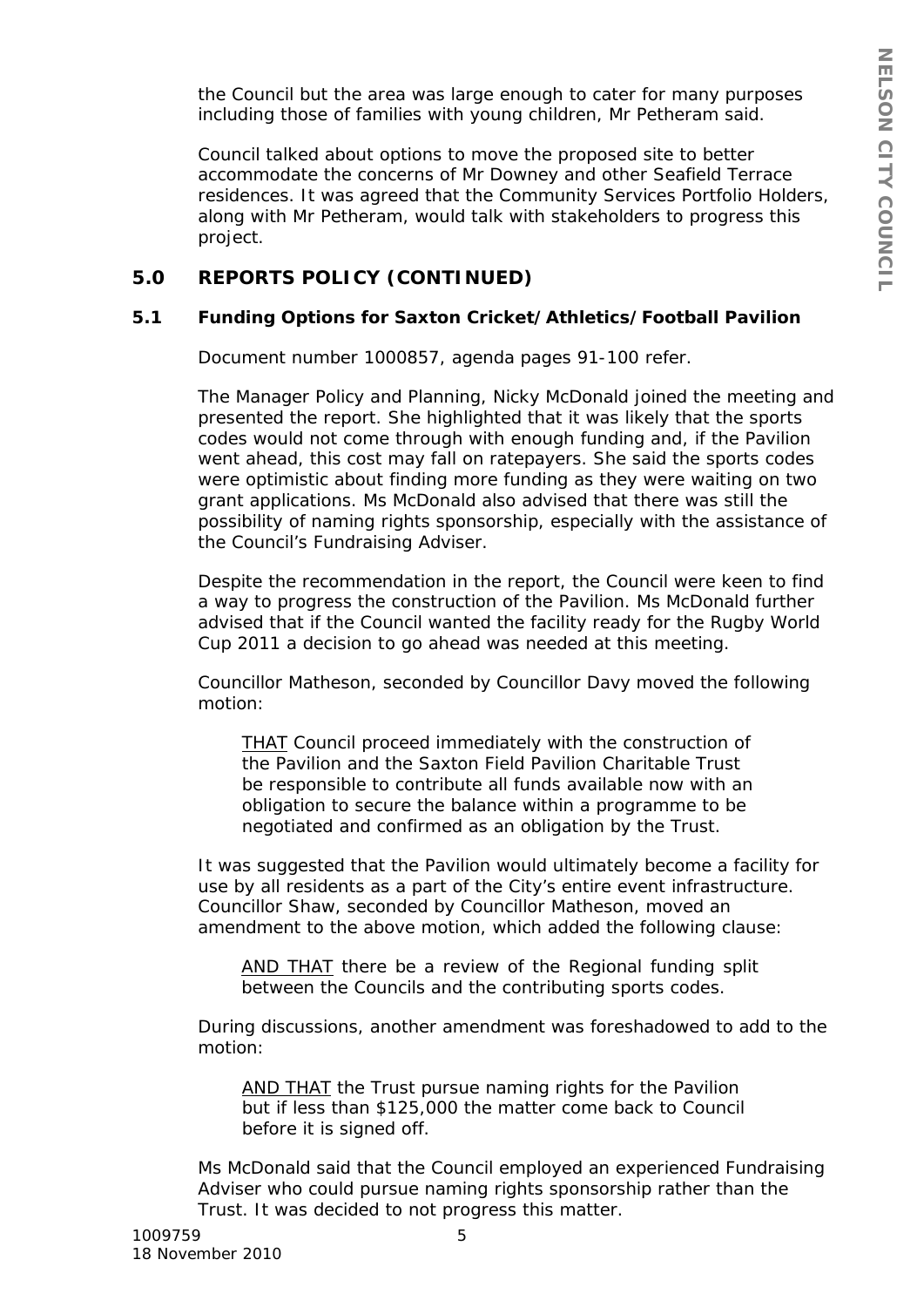Councillor Shaw's amendment was put and carried and it became the substantive motion and it was resolved.

*THAT Council proceed immediately with the construction of the Pavilion and the Saxton Field Pavilion Charitable Trust be responsible to contribute all funds available now with an obligation to secure the balance within a programme to be negotiated and confirmed as an obligation by the Trust;*

*AND THAT there be a review of the Regional funding split between the Councils and the contributing codes.* 

Matheson/Davy **Carried** 

## **5.2 Chief Executives Report**

Document number 1002446, agenda pages 41-90 refer.

The Chief Executive presented the report.

#### **5.2.1. Changes to The Bus in response to GST and SuperGold card subsidy changes**

It was proposed that the recommendation in the report include provision for the Late Late Bus fee to be changed from \$3.30 to \$4.00.

Resolved

*THAT, in response to the GST rate increase and decreased SuperGold Card subsidy, fares on 'The Bus' and 'The Late Late Bus' be increased from 1 December 2010 as follows:*

*The Bus adult fares increase from \$2.00 to \$2.20*

*The Bus concession fares increase from \$1.50 to \$1.70*

*The Bus child fares increase from \$1.00 to \$1.10*

*The Late Late Bus fares increase from \$3.00 to \$4.00.*

Matheson/Collingwood **Carried** Carried Carried Carried Carried Carried Carried Carried Carried Carried Carried Carried Carried Carried Carried Carried Carried Carried Carried Carried Carried Carried Carried Carried Carried

## **5.2.2. Over budget Transport Capital Projects**

The Principal Adviser Transport and Roading, Andrew James joined the meeting and spoke to the item.

There was concern over the delay in the construction of the traffic signals at Waimea Road/Motueka Street as this intersection was known to be hazardous. Councillor Davy, seconded by Councillor Rackley, moved to amend the recommendation in the report to remove the paragraph that delayed the construction at this intersection.

The Council was advised that it should hold a decision regarding this intersection as Waimea Road could be implicated in the final decision of the Arterial Traffic Study.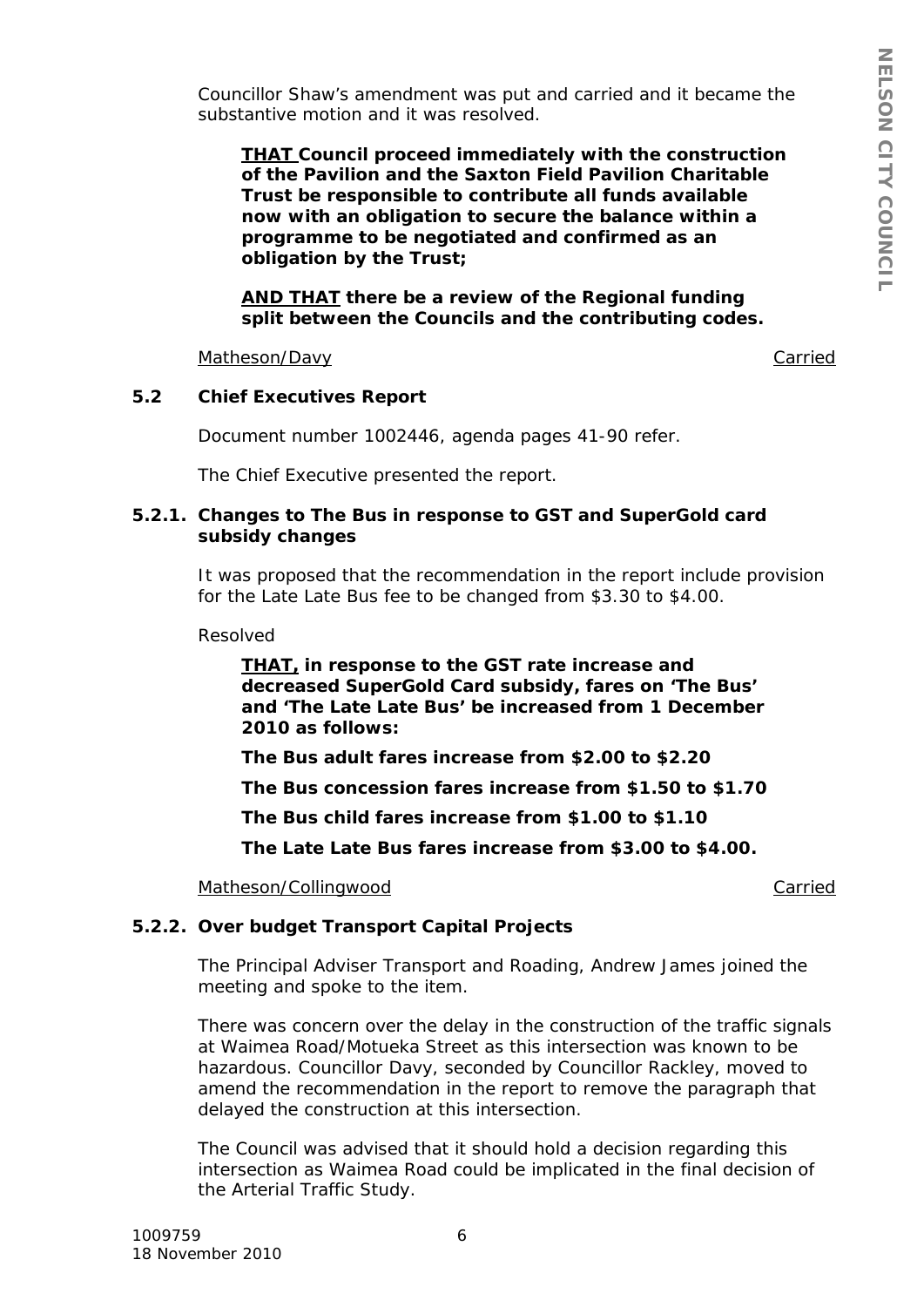The amendment to the motion was put and was lost.

Resolved

*THAT to enable Locking St, Jenner Rd/ St. Vincent St, Will Watch Way walkway and Seymour Ave projects to progress to tender stage, these projects be delayed as follows:*

*Construction of the traffic signals at Waimea Rd/Motueka St be delayed to 2011/12;*

*Design of Scotia St be delayed to 2011/12;*

*Construction of Scotia St be delayed for reconsideration through the 2012/13 Long Term Plan (LTP) process; and* 

*Construction of the Marsden Rd upgrade be delayed for reconsideration through the 2012/13 LTP process.*

Collingwood/Ward Carried

Councillor Davy requested that his vote against the motion be recorded.

#### **5.2.3. Reduction of Speed Limit on QEII Drive**

The Principal Adviser Transport and Roading, Andrew James spoke to the item and tabled a map illustrating where it was proposed to reduce the speed limit.

Resolved

*THAT the NZTA be advised Council agrees with its proposal to reduce the speed limit on QEII Drive from 100km/hr to 50km/hr from the intersection with Wildman Ave to a point 200m north of the Trafalgar St roundabout, and a letter be sent authorising this change to NZTA.*

#### Matheson/Davy **Carried**

#### **5.2.4. Update on Land Transport Rule: Vehicle Dimensions and Mass Amendment 2010**

The Principal Adviser Transport and Roading, Andrew James spoke to the item.

It was noted by Councillor Collingwood that the recommendation should be amended to clarify which parts of Nayland Road it was referring to. It was agreed that the recommendation should stipulate 'between Saxton Road and the ENZA entrance'.

The Council then discussed the impact that 'high productivity vehicles' will have on local roads. There was agreement that Nelson's local roads, including the Port Roads, are not designed to convey loads carried by such vehicles.

Attendance: the meeting adjourned for lunch from 12.45 to 1.00pm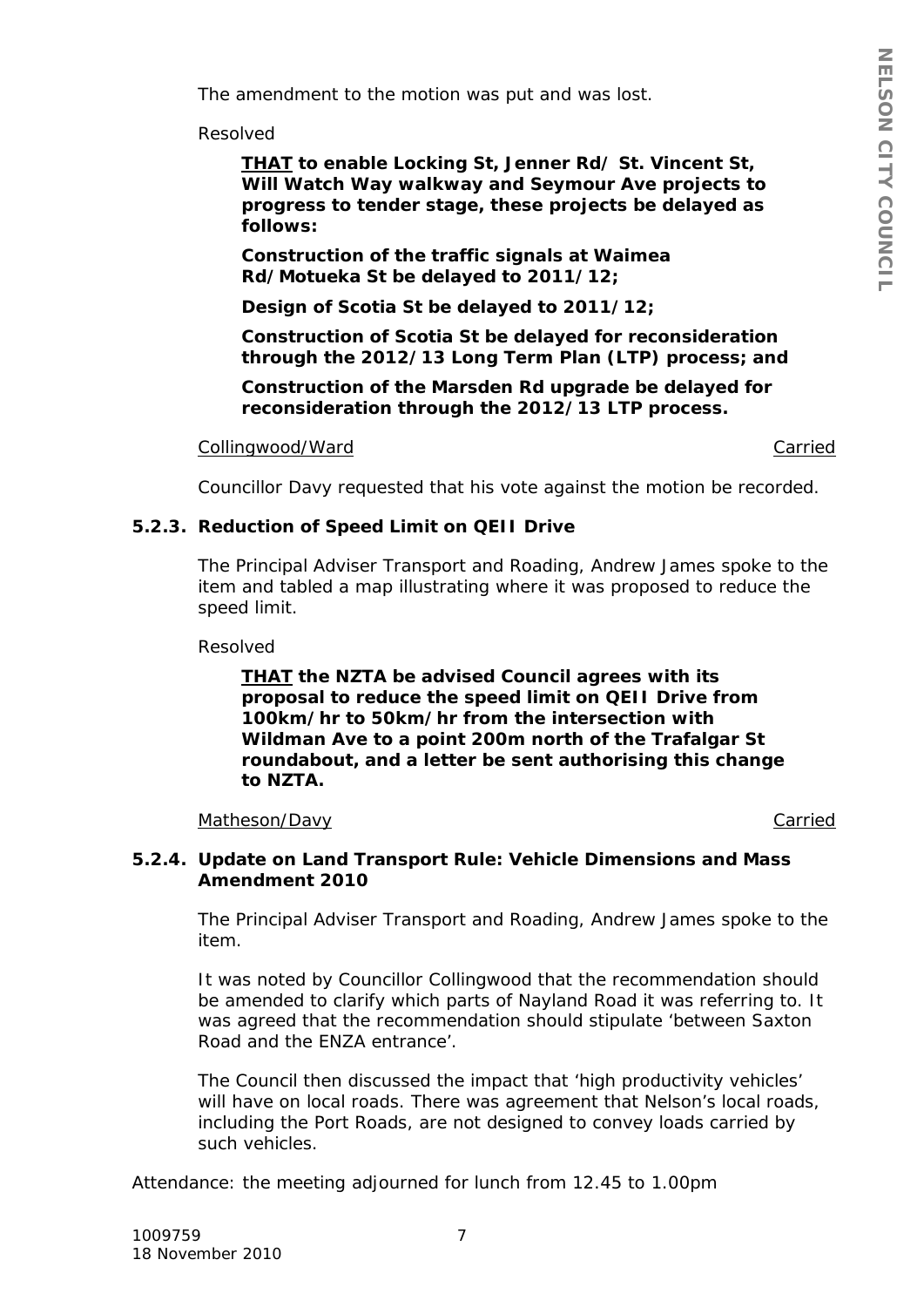Following lunch, an amended recommendation was presented to the meeting incorporating the previous discussion.

Resolved

#### *THAT approval be granted for the use of Nayland Road between Saxton Road and the ENZA entrance for 'high productivity vehicles'.*

Barker/Rainey **Carried** 

## **5.2.5. Founders Stormwater Project Stage II**

Attendance: Councillor Barker left the meeting at 1.35pm

Resolved

*THAT construction of the Founders Stormwater Stage II project proceeds in conjunction with the Iwa Road project and be funded from the following budgets: Founders Stage I savings (\$60,000), piping ditches (\$100,000), freshwater improvements (\$250,000), Orchard Creek savings (\$24,000), and Orphanage Creek savings (an estimated \$180,000).*

#### Davy/Matheson **Carried**

## **5.2.6. Marina Toilet/Shower Facility**

Principal Adviser Reserves and Community Facilities, Andrew Petheram joined the meeting. The Council discussed the need to improve the facilities at the Marina before the Rugby World Cup 2011focussing on the timing of the project and what was needed to complete the project within this timeframe.

It was suggested the recommendation be amended to enable the project to be completed before the Rugby World Cup 2011.

Resolved

*THAT the planning, design work and construction for the Marina Toilet/ Shower Facility project be undertaken, and staff make the best endeavours to complete this project before RWC 2011 in the current financial year;*

#### *AND THAT Council accepts that it may not incur all the expenditure this year.*

#### Shaw/Rainey **Carried** Carried Carried Carried Carried Carried Carried Carried Carried Carried Carried Carried Carried Carried Carried Carried Carried Carried Carried Carried Carried Carried Carried Carried Carried Carried

5.2.7. The Chief Executive undertook to report back to Council about the costs associated with the 'Democracy and Administration' budget on page 55 of the agenda.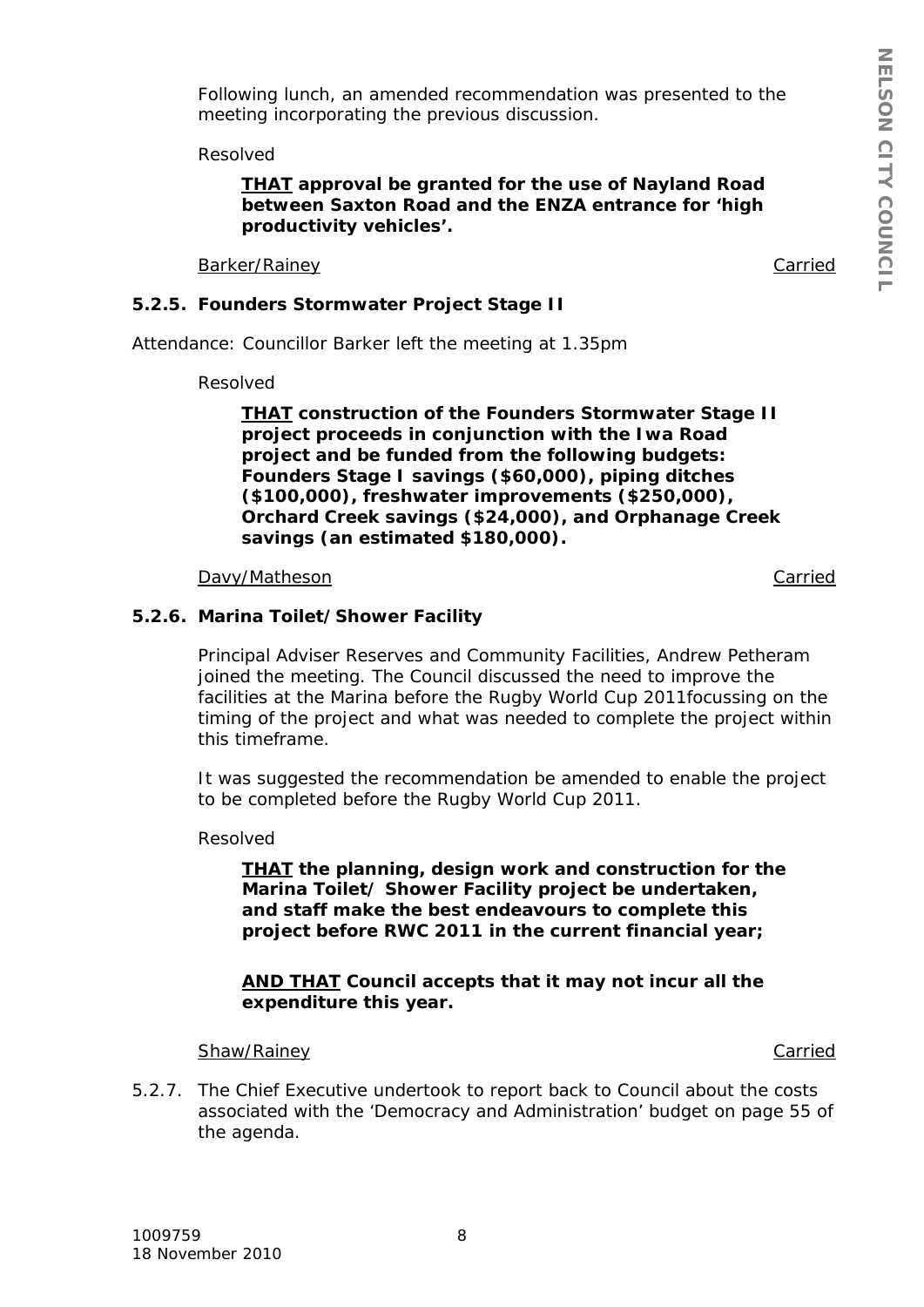## **5.2.8. Resource Consents Unit Performance**

Resolved

#### *THAT the outstanding performance of the Resource Consents team by attaining a 100% success rate for resource consent processing times be recognised.*

#### Reese/Collingwood **Carried** Carried Carried Carried Carried Carried Carried Carried Carried Carried Carried Carried Carried Carried Carried Carried Carried Carried Carried Carried Carried Carried Carried Carried Carried Ca

5.2.9. The Council discussed the Licensed Premises Opening Hours issue on page 70 of the agenda.

Attendance: Councillor Davy declared an interest and withdrew from the discussion.

5.2.10. Council discussed the Alcohol Reform Bill and the local impacts this may have. His Worship the Mayor commented that the issue was complex and Council needed to wait to see what the Government does before responding with a Local Alcohol Policy.

Attendance: Councillor Matheson left the meeting at 2.10pm and Councillor Rainey left the meeting at 2.15pm.

5.2.11. It was noted that working parties for the Dog Control Policy and the Social Wellbeing Policy were due to be established by late 2010 and that an update on these will be provided to Council.

#### **5.2.12. Parking and Vehicle Control Bylaw 2004, No. 207 - Amendments to Schedules**

Resolved

*THAT the following alterations (RAD 1002446) to the Schedules of Bylaw No 207, Parking and Vehicle Control (2004) be approved:*

*Schedule 4: Special Parking Areas*

*Schedule 8: Time Limited Parking Areas*

*Schedule 9: No Stopping*

Davy/Rackley **Carried** 

#### **5.2.13. Supplementary Reports**

Resolved

*THAT the status reports attached to this Chief Executive report 1002446 be received;*

*AND THAT the Schedule of Documents Sealed from 26 August to 11 October 2010, document 996546 be received.*

Shaw/Boswijk **Carried** Carried Carried Carried Carried Carried Carried Carried Carried Carried Carried Carried Carried Carried Carried Carried Carried Carried Carried Carried Carried Carried Carried Carried Carried Carried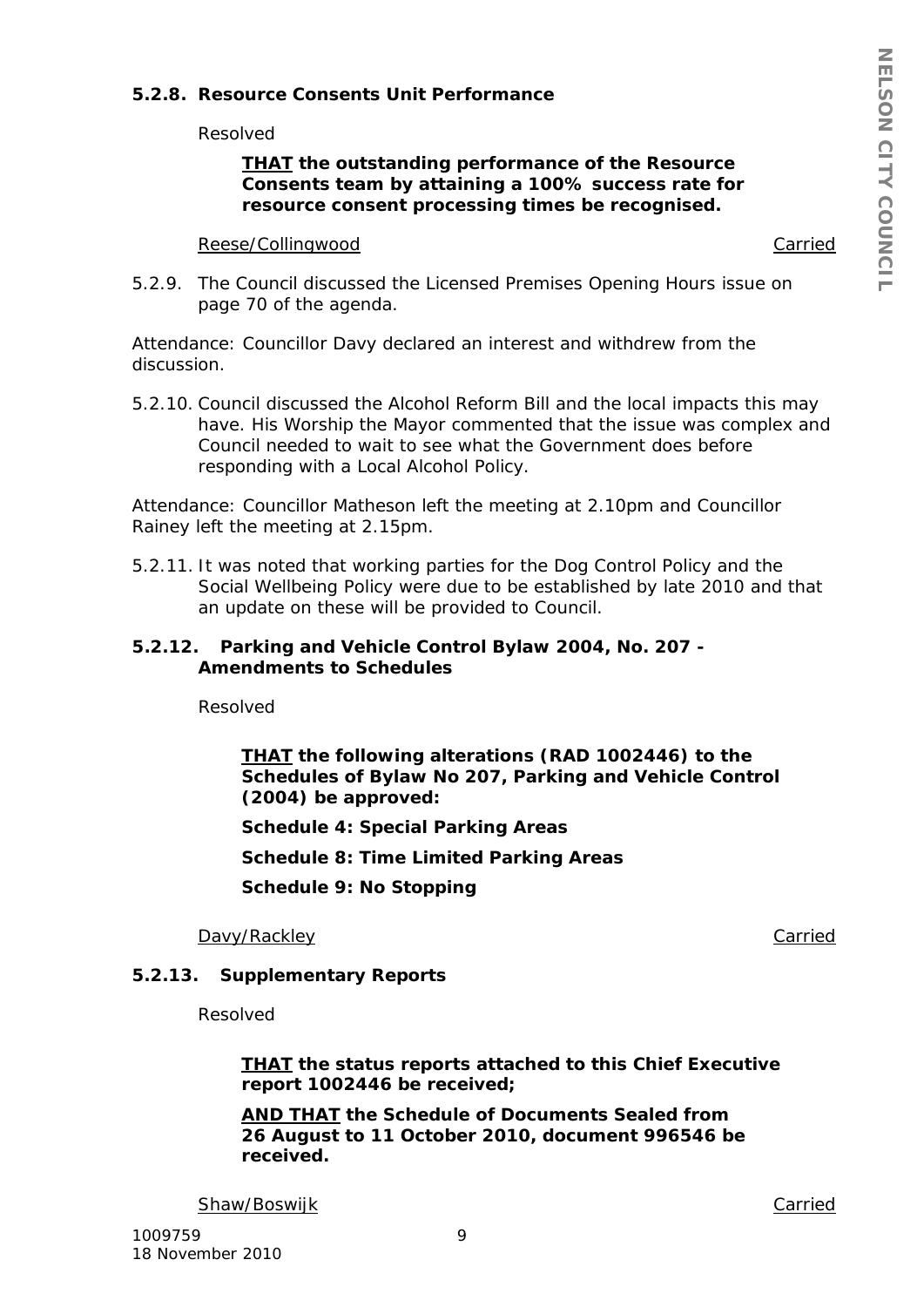## **6.0 MAYORS REPORT**

## **6.1 Late item – Mayor's Report November 2010**

Document number 1010138

Resolved

#### *THAT the Mayors Report November 2010 (1010138) be considered at this meeting, pursuant to Section 46A (7) of the Local Government Official Information and Meetings Act 1987, because of the need for urgency.*

## Shaw/Boswijk Carried

It was agreed that because of the timing of receiving this report, only the meetings that are required to be held in the comings weeks will have their appointments confirmed.

During discussion, it was noted that Councillor Shaw's travel for the EECA conference had not been included as approved travel and should be added.

Attendance: Councillor Shaw left the meeting at 2.45pm

Resolved

| <b>Housing Forum</b>                      | <b>Gail Collingwood</b>                                                                                        |
|-------------------------------------------|----------------------------------------------------------------------------------------------------------------|
| Regional<br><b>Transport</b>              | <b>Ian Barker, Ruth</b><br><b>Copeland, Gail</b><br><b>Collingwood, Paul</b><br><b>Matheson, Derek</b><br>Shaw |
| Waimea Water<br>Augmentation<br>Committee | Ali Boswijk                                                                                                    |
| <i><b>CDEM</b></i>                        | Ali Boswijk, Aldo<br>Miccio                                                                                    |
| <b>Youth Council</b>                      | <b>Kate Fulton</b>                                                                                             |
| <b>Sustainability</b><br>Forum            | <b>Rachel Reese</b>                                                                                            |

## *THAT the following list of Council representatives on Committees/ organisations be adopted;*

*AND THAT the list of Council representatives on Committees/organisations be reviewed and discussed after the Delegations Working Party has reported back to Council.*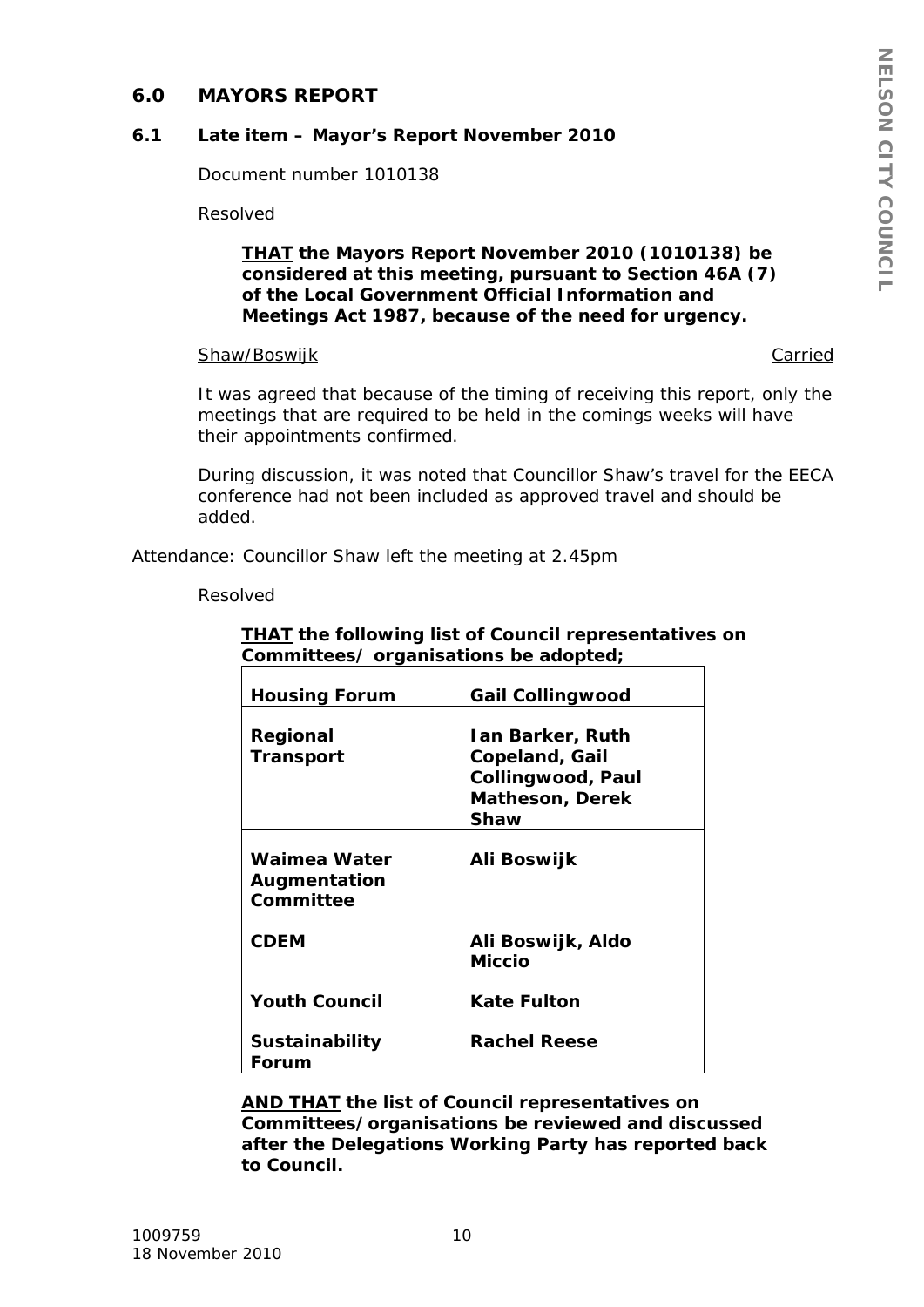**Mayor and Councillors travel arrangements**

*THAT Council approves travel and associated costs for the Mayor and Councillor Reese to attend the Regional Affairs Committee of Local Government New Zealand;*

*AND THAT Council approves travel and associated costs for the Mayor to attend the Metro meetings of Local Government New Zealand;*

*AND THAT Council approves travel and associated costs for the Mayor to attend Central Government/ Local Government Economic Development Forum;*

*AND THAT Council approves travel and associated costs for Councillor Reese to attend two training courses; 1. Maori Values in Resource Management*

*2. Planning Futures for Maori Economic Development;*

*AND THAT Council approves travel and associated costs for Councillor Shaw to attend the EECA Community Awards.*

Davy/Fulton Carried

#### **7.0 PUBLIC EXCLUDED BUSINESS**

#### **7.1 Exclusion of the Public**

Resolved

*THAT the public be excluded from the following parts of the proceedings of this meeting in accordance with section 48(1)(a) of the Local Government Official Information and Meetings Act 1987 on the grounds that the public conduct of this part of the proceedings of the meeting would be likely to result in the disclosure of information for which good reason for withholding exists.*

#### *i) Nelson City Council Minutes – 4 November 2010*

*Reasons:*

*To enable the Council to carry out negotiations without prejudice or disadvantage; or*

 *To protect the privacy of natural persons.*

#### *ii) Chief Executives Report*

#### *Reasons:*

*To enable the Council to carry out negotiations without prejudice or disadvantage; or*

*To protect the privacy of natural persons.*